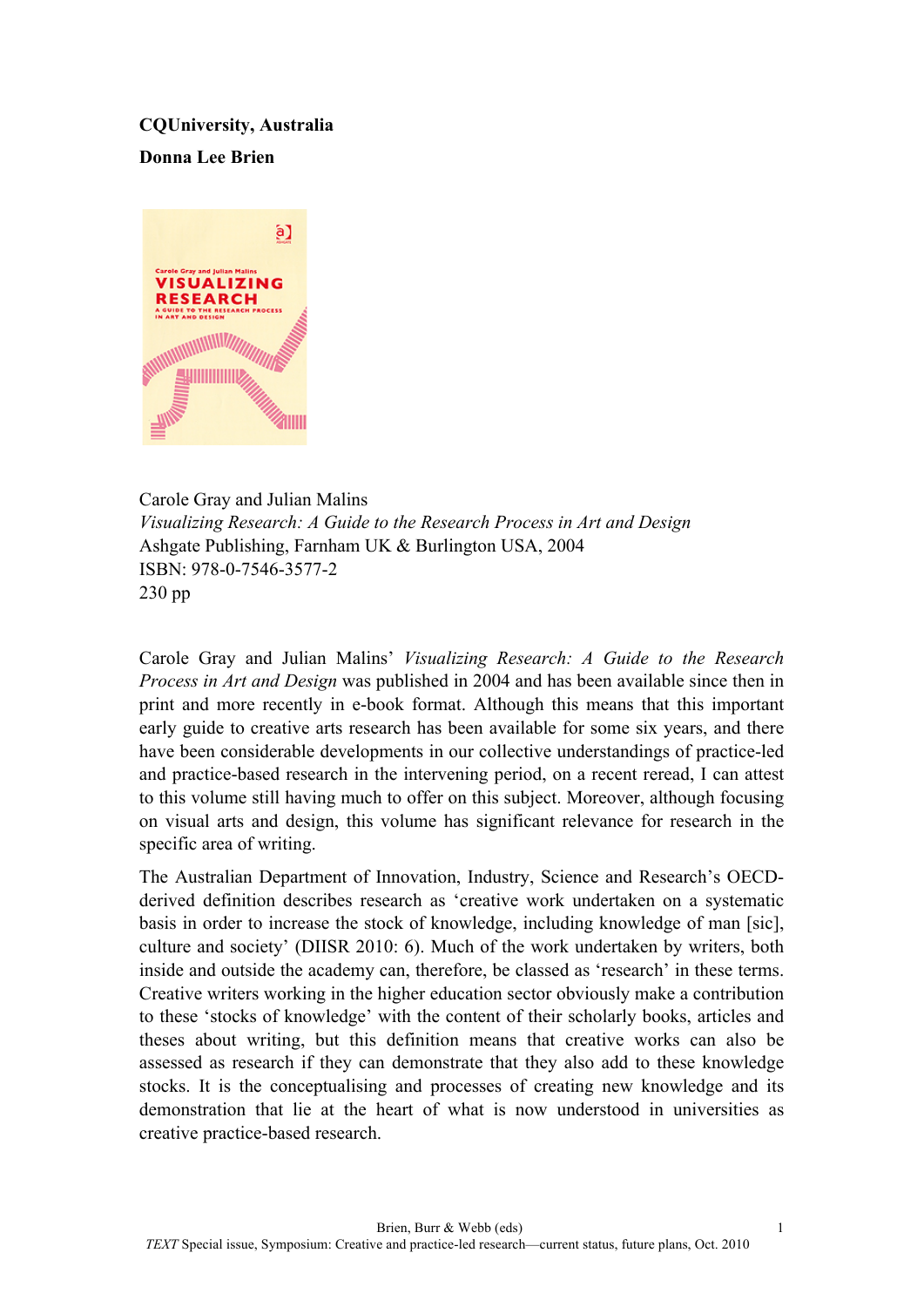The book sets out to guide postgraduate students in Art and Design through this new knowledge generating research process. I especially like how it does this in a detailed and what could be characterised as a logical way. I use the word logical here as, in my experience, this text not only meets many of the questions beginning and emerging researchers have, but does this largely in the categories, and often the order, in which they have them. In a series of chapters, the volume thus guides practitioners into research, via understanding the importance of methodology and mapping the field in order to locate one's own research in that field, defining the research question, deciding on a methodology, and writing a developed research proposal. It then offers guidance on how to manage the research project, including detailed information on how to collect data and evidence and develop claims from these. It then offers guidance on how to evaluate, analyse and interpret this material, giving examples of analysis and tools that can be usefully employed in analysis. Although this discussion is very much situated in art and design creative practice, it is easily applicable to writing projects. A very useful chapter then details the definition of new knowledge and how to recognise it, and then outlines how to communication the findings of the research project in a thesis. The tenets of this communication can also readily be extrapolated into writing a research article for peer review.

I have personally used this book with masters and doctoral level students in writing in developing and working through their research projects. I have found it, moreover, useful for emerging and established researchers, in its clarity and comprehensiveness. It includes series of tips and hints that I return to again and again, such as suggesting that a thesis may need a glossary as well as a set of keywords. In many cases, much confusion over terminology and how it is being employed in a particular research project can be clarified in such a glossary of terms. In Gray and Malins' words: 'This is all in the pursuit of accessibility and transparency, and to reduce the risk of your research being misinterpreted and/or misunderstood' (174). Many theses that I have examined would have benefited from this inclusion, and following closely the guide to communication of findings outlined in this work.

Another aspect of this book that I like is how it derives from a deep belief in, and promotes, the relationship between research, practice and teaching in the creative arts. This is what makes it a valuable aid for established researchers who are struggling to more comprehensively and efficiently integrate these components of contemporary academic practice. This is especially useful when time to dedicate to the various components of our work is the scarcest commodity we have.

The book includes a large number of diagrams, visual illustrations and other figures (some 45 in total) that are very helpful in explaining the processes and concepts. A useful website http://visualizingresearch.info presents colour versions of these visuals. The website also develops and, helpfully, updates a number of features of the book. For instance, each chapter of the book ends with a series of 'reflections and actions' for the reader to undertake in relation to the material explored in that section. The website provides example tasks to extend this resource and, in this, provides especially helpful illustration of areas which can seem complex without detailed examples. In common with many other printed texts which now provide extended